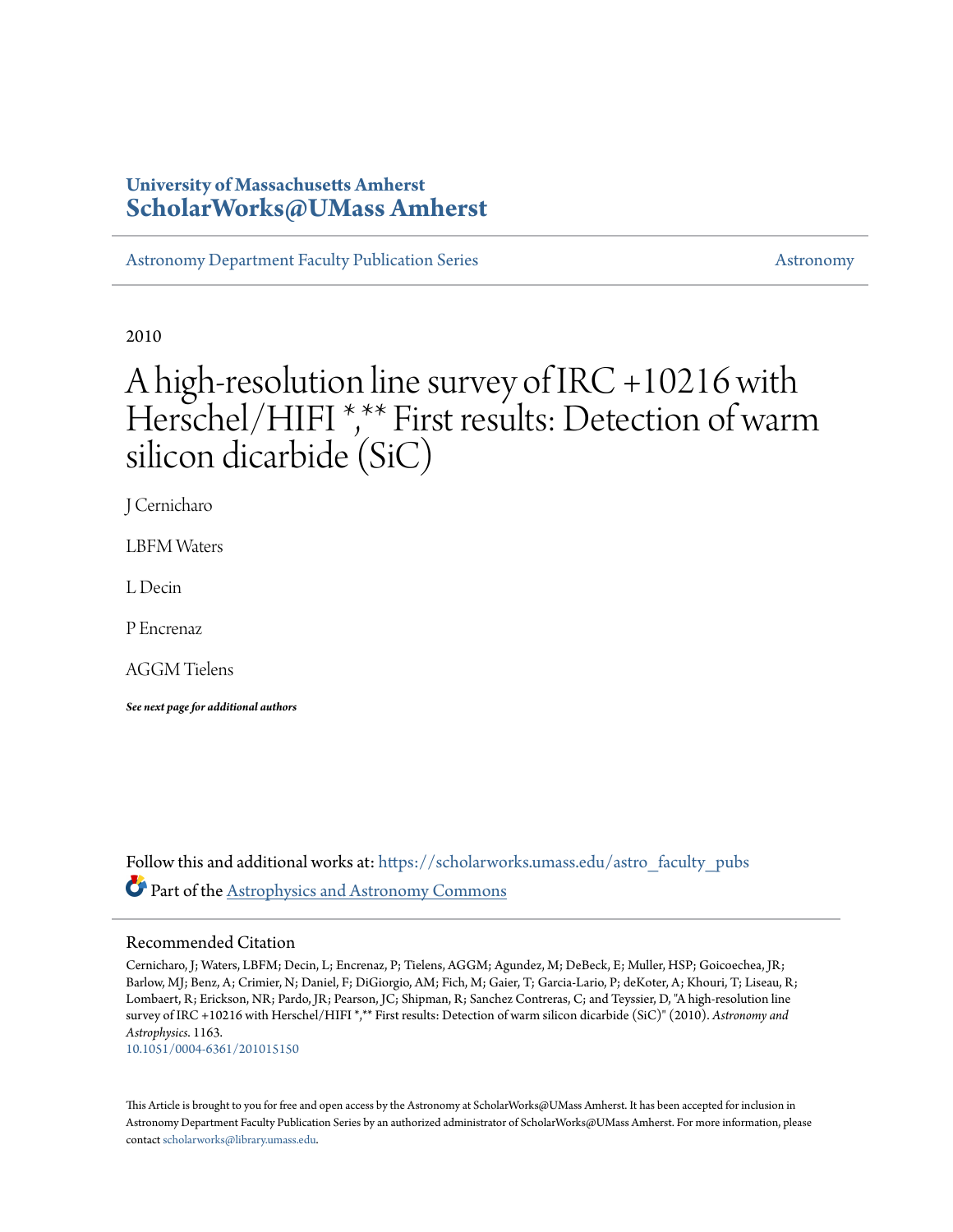#### **Authors**

J Cernicharo, LBFM Waters, L Decin, P Encrenaz, AGGM Tielens, M Agundez, E DeBeck, HSP Muller, JR Goicoechea, MJ Barlow, A Benz, N Crimier, F Daniel, AM DiGiorgio, M Fich, T Gaier, P Garcia-Lario, A deKoter, T Khouri, R Liseau, R Lombaert, NR Erickson, JR Pardo, JC Pearson, R Shipman, C Sanchez Contreras, and D Teyssier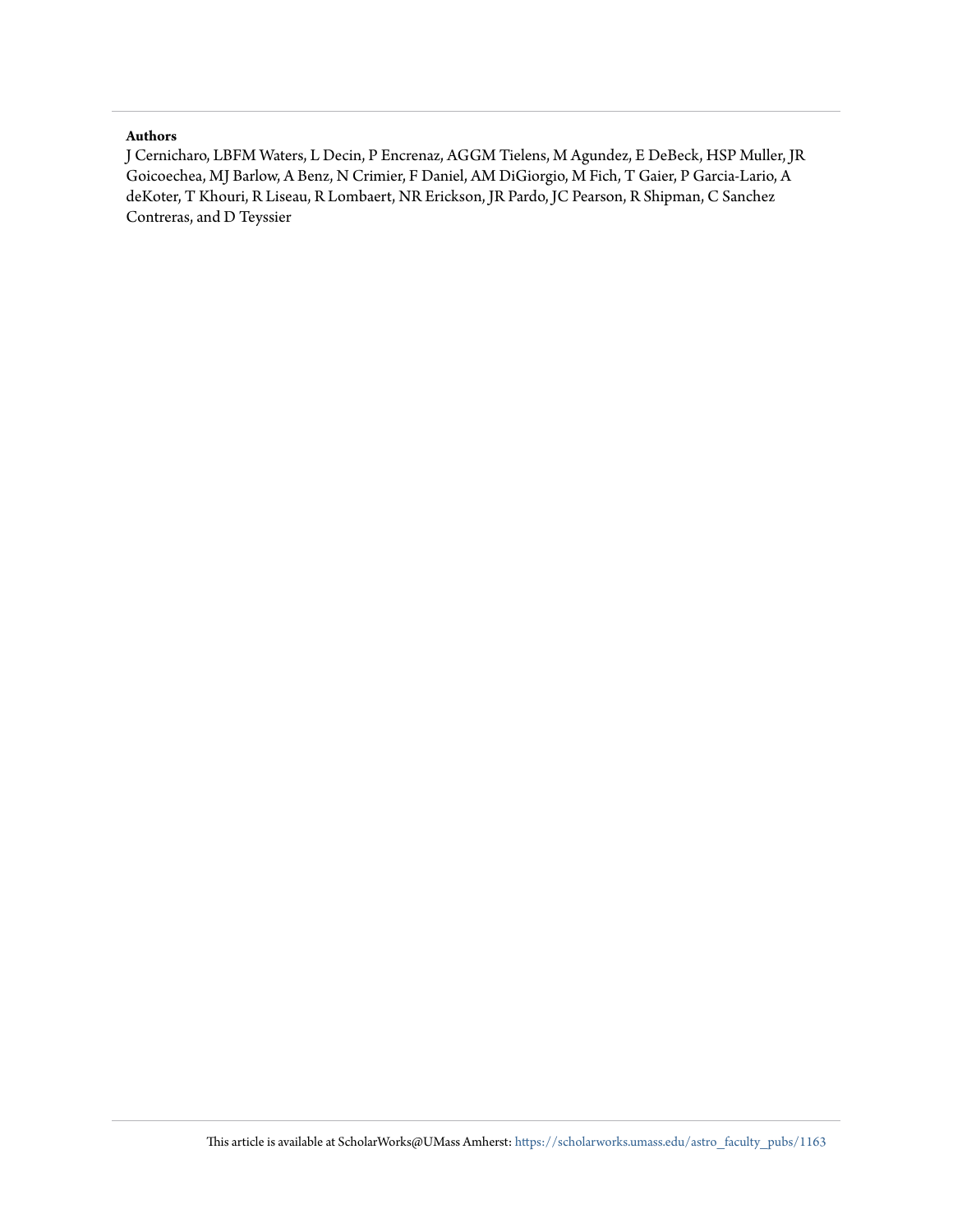LETTER TO THE EDITOR

## **A high resolution line survey of IRC +10216 with Herschel/HIFI**<sup>⋆</sup> **First results: Detection of warm silicon dicarbide (SiC2)**

José Cernicharo<sup>1</sup>, L.B.F.M. Waters<sup>2,3</sup>, Leen Decin<sup>2,3</sup>, Pierre Encrenaz<sup>4</sup>, A.G.G.M. Tielens<sup>5</sup>, Marcelino Agúndez<sup>1,6</sup>, Elvire De Beck<sup>3</sup>, Holger S.P. Müller<sup>7</sup>, Javier R. Goicoechea<sup>1</sup>, Michael J. Barlow<sup>8</sup>, Arnold Benz<sup>9</sup>, Nicolas Crimier<sup>1</sup>, Fabien Daniel<sup>1,4</sup>, Anna Maria Di Giorgio<sup>10</sup>, Michel Fich<sup>11</sup>, Todd Gaier<sup>12</sup>, Pedro García-Lario<sup>13</sup>, Alex de Koter<sup>2,14</sup>, Theo Khouri<sup>2</sup>, René Liseau<sup>15</sup>, Robin Lombaert<sup>3</sup>, Neal Erickson<sup>16</sup>, Juan R. Pardo<sup>1</sup>, John C. Pearson<sup>12</sup>, Russell Shipman<sup>17</sup>, Carmen Sánchez Contreras<sup>1</sup>, David Teyssier<sup>13</sup>

*(A*ffi*liations can be found after the references)*

Received / accepted

#### **ABSTRACT**

We present the first results of a high-spectral-resolution survey of the carbon-rich evolved star IRC+10216 that was carried out with the HIFI spectrometer onboard Herschel. This survey covers all HIFI bands, with a spectral range from 488 to 1901 GHz. In this letter we focus on the band-1b spectrum, in a spectral range 554.5 − 636.5 GHz, where we identified 130 spectral features with intensities above 0.03 K and a signal–to– noise ratio >5. Detected lines arise from HCN, SiO, SiS, CS, CO, metal-bearing species and, surprisingly, silicon dicarbide (SiC<sub>2</sub>). We identified 55 SiC<sub>2</sub> transitions involving energy levels between 300 and 900 K. By analysing these rotational lines, we conclude that  $\text{SiC}_2$  is produced in the *inner* dust formation zone, with an abundance of ~2×10<sup>-7</sup> relative to molecular hydrogen. These SiC<sub>2</sub> lines have been observed for the first time in space and have been used to derive an SiC<sub>2</sub> rotational temperature of ~204 K and a source-averaged column density of ~6.4×10<sup>15</sup> cm<sup>-2</sup>. Furthermore, the high quality of the HIFI data set was used to improve the spectroscopic rotational constants of  $\text{SiC}_2$ .

**Key words.** Stars: individual: IRC+10216 — stars: carbon — astrochemistry — line:identification — stars: AGB and post-AGB

#### **1. Introduction**

Circumstellar envelopes (CSEs) of evolved stars foster a remarkably complex chemistry. The reactions behind molecular synthesis, how they vary from the inner to the outer layers of the expanding envelope, their relationship to dust grain formation, and the chemical evolution from the asymptotic giant branch (AGB) to the post AGB-phases, are all important questions that still need answers [\(Cernicharo , 2004;](#page-5-0) [Herpin & Cernicharo, 2001](#page-5-1); [Herpin et al., 2002](#page-5-2)). Observations at different wavelength ranges are clearly required with this purpose in mind. The atmosphere and the inner dust condensation regions are best probed by infrared (IR) ro-vibrational lines or by high-*J* lines in the ground and vibrationally excited states of abundant species such as CO, HCN, and SiS (Fonfría et al., [2008](#page-5-3); [Cernicharo et al., 1996a](#page-5-4); [Decin et al., 2010;](#page-5-5) [Patel et al.](#page-5-6) , [2009\)](#page-5-6). The outer and colder layers of the CSE are best probed by molecular rotational lines at millimeter wavelengths [\(Cernicharo et al.](#page-5-7), [2000;](#page-5-7) [Kemper et](#page-5-8) al., [2003](#page-5-8); Agúndez & Cernicharo, 2006; He et al., 2008). Based on a large set of high spectral resolution data, the physical conditions of the different regions of the CSE can be constrained by providing a complete picture of the object; see, e.g., Agúndez [\(2009\)](#page-5-11); [Cernicharo et al. \(2000](#page-5-7)); [Pardo & Cernicharo \(2007\)](#page-5-12); [Patel et al. \(2009\)](#page-5-6). Of particular interest are the high angular resolution observations by Lucas et al. (1995, 1997) and [Patel et al. \(2009\)](#page-5-6) of the innermost region of the envelope.

IRC+10216 (CW Leo) is one of the brightest infrared sources in the sky, making it an ideal target to observe with the *Herschel Space Observatory* [\(Pilbratt et al., 2010\)](#page-5-13). Most of the molecules detected in this source are heavy carbon-chain radicals (Cernicharo & Guélin, [1996b\)](#page-5-14), metal-bearing species (Cernicharo & Guélin, [1987\)](#page-5-15), anions (see, e.g., [McCarthy et al.](#page-5-16) [\(2006](#page-5-16)); [Cernicharo et al.](#page-5-17) [\(2008\)](#page-5-17) and references therein), and many diatomic and triatomic molecules. The HIFI instrument [\(de Graauw et al., 2010](#page-5-18)) provides both a high spectral resolution and a wide spectral coverage. The first is necessary for resolving the complex kinematics characteristic of IRC +10216, allowing us to distinguish between the contribution from the inner acceleration zone (Fonfría et al., [2008](#page-5-3); [Cernicharo et al., 2010a;](#page-5-19) [Decin et al., 2010\)](#page-5-5) and from the expanding envelope where the gas reaches its terminal velocity (Agúndez, 2009). The wide spectral coverage is mandatory for a complete inventory of lines to study the chemical content and molecular excitation in detail. In this *Letter* we present the preliminary results of a full line survey of IRC+10216 taken with HIFI between 480 and 1900 GHz, and highlight the range 554-636 GHz. We focus on silicon dicarbide,  $\text{SiC}_2$  (Thaddeus et al., 1984), a triatomic molecule that, together with HCN, is the main contributor to the forest of lines observed in the submillimeter and far-infrared domains.

#### **2. Observations and data reduction**

HIFI observations [\(de Graauw et al.](#page-5-18), [2010](#page-5-18)) were carried out May 11-15 2010. In-orbit instrument performances are described in detail by [Roelfsema et al. \(2010\)](#page-5-20). This survey uses all HIFI bands, providing a frequency coverage between 488

<sup>⋆</sup> Herschel is an ESA space observatory with science instruments provided by European-led Principal Investigator consortia and with important participation from NASA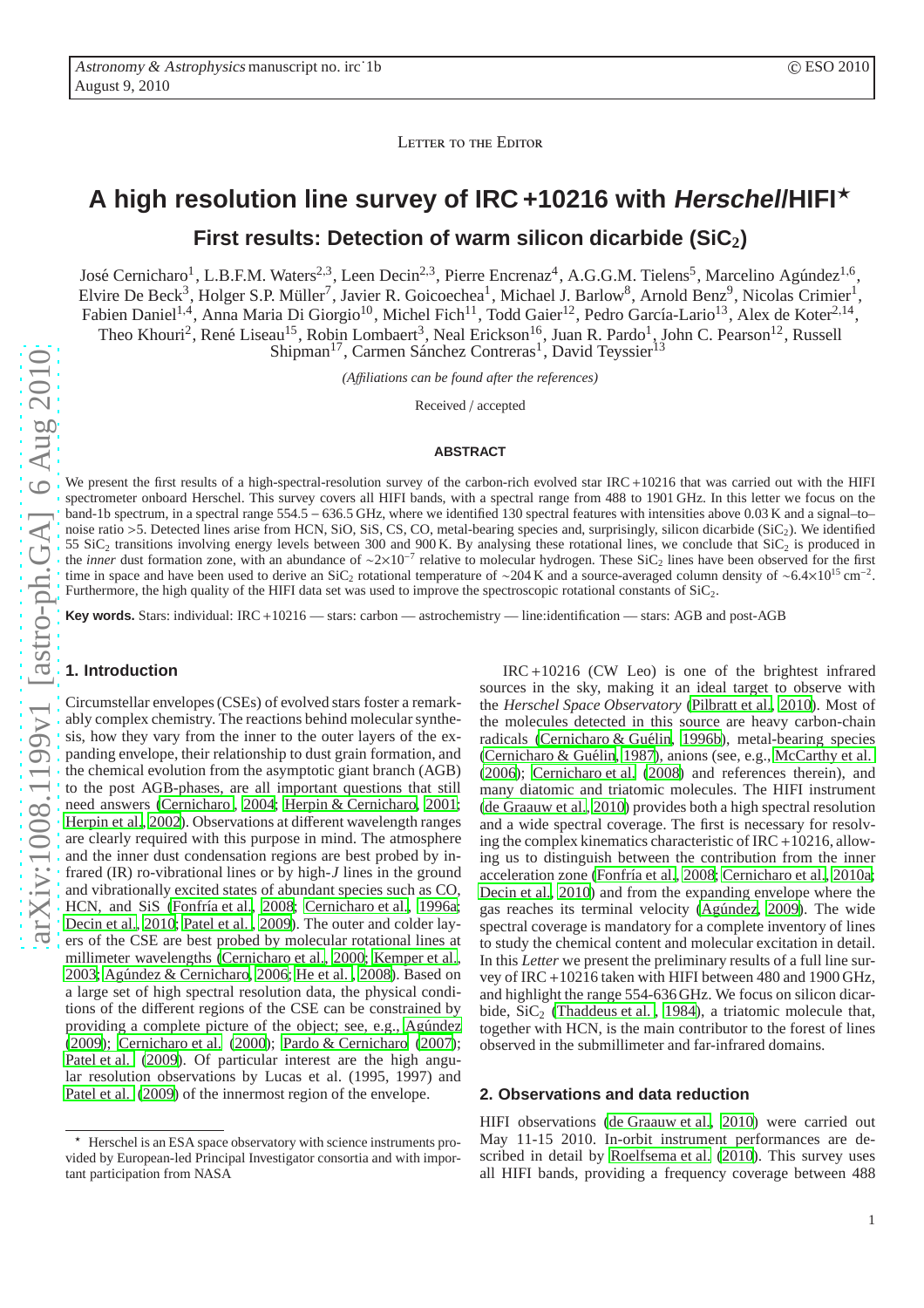

Fig. 1. Spectra of IRC +10216 observed with HIFI band 1b. The two upper panels present the complete spectrum on two different intensity scales. The panels below show different 3 GHz wide ranges of the survey. All data have been smoothed to a spectral resolution of 2.8 km s<sup>-1</sup> except for the right bottom panel, which shows the spectrum around several vibrational lines of HCN with the nominal WBS resolution (1.1 MHz,  $\approx 0.5$  km s<sup>-1</sup>).

and 1901 GHz. We present the spectral scan of IRC+10216 in band 1b (554.5-636.5GHz), corresponding to the data of OBSID1342196414. The main-beam antenna efficiency at 600 GHz is 0.75 and the half-power beam width is 36". The data were taken in double beam-switching mode at a frequency resolution of 1.1 MHz. The total integration time per frequency setting was 30.6 seconds (ON+OFF). The measured rms noise for each individual frequency setting is between 25-40 mK depending on the frequency. Averaging all scans (see below) brings the measured rms noise down to values between 7 and 12 mK. The data were processed using the standard *Herschel* pipeline up to Level 2, providing fully calibrated spectra of the source. We then analyzed them with the GILDAS-CLASS90 software<sup>[1](#page-3-0)</sup>.

The single side band spectrum of receiver 1b was obtained through a standard manual procedure. We first removed spurious features (one) and then compared all scans one by one for a given frequency to remove unwanted lines from the corresponding image side band by blanking out the corresponding channels. In the few cases where image band lines were blended with signal band lines, a fit was performed to the blended lines to separate the contribution from each band. The image band emission was then subtracted from the signal band spectrum. This procedure was repeated twice in order to ensure a complete cleaning of lines from the image side band at each frequency setting. Once

the deconvolution was done for one of the receivers, the other receiver was treated automatically by blanking out the same frequency blocks in each individual scan. Linear baselines were subtracted and all 1456 single side band individual scans (728 per receiver) merged. The calibration and the double side band gain ratio was checked against the strongest lines, and found to be consistent within 2-4%. The final spectrum with a spectral resolution of 2.8  $km s^{-1}$  is shown in Fig. 1.

#### **3. Results**

While ground-based observations have provided much insight into the chemical inventory, the unprecedented spectral coverage of HIFI will yield many lines arising from a wide variety of species that together will greatly expand our understanding of the density, temperature, and dynamical structure of the ejecta and the processes driving the molecular complexity of these chemical "smokestacks" of the galaxy, from the dust forming zones to the radical and photodominated outer regions. In this work we present the first high spectral resolution line survey towards an evolved star in the submillimeter and far–IR domains. Figure 1 shows around 130 well-detected lines with intensities exceeding 30 mK. All of them, except one, can be easily assigned to lines of CO (including  $\nu=1$ ; see Patel et al. 2009b), HCN and H13CN (in several vibrational states), SiO, SiS, and CS (including its isotopologs and vibrationally excited levels), AlF, and AlCl. All these species have been pre-

<span id="page-3-0"></span>See http://[www.iram.fr](http://www.iram.fr/IRAMFR/GILDAS)/IRAMFR/GILDAS for more information about GILDAS softwares.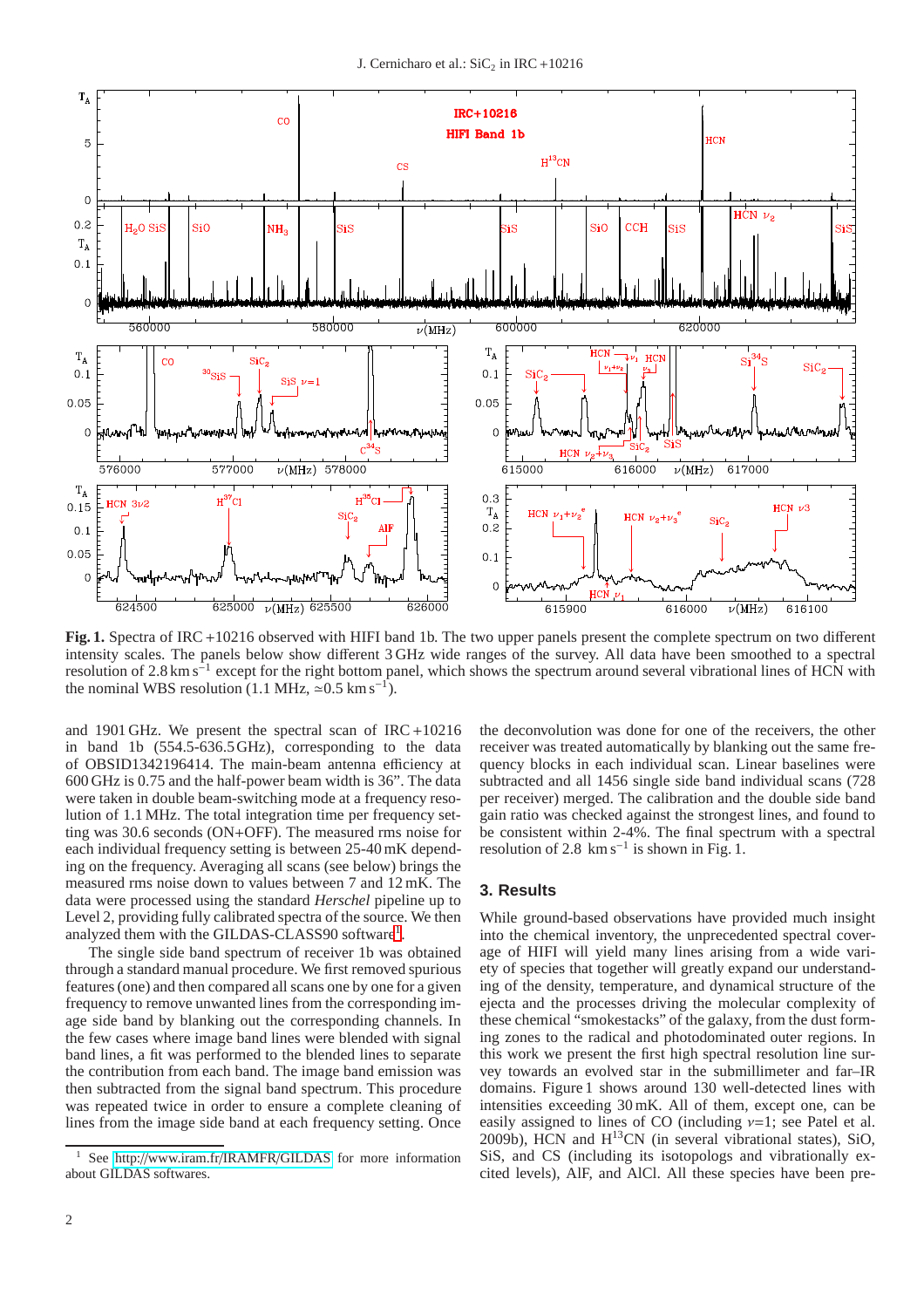

**Fig. 2.** Rotational diagram for the observed  $SiC<sub>2</sub>$  lines. The rotational temperature is 204 K and the beam averaged column density of SiC<sub>2</sub> is  $8.9 \times 10^{13}$  cm<sup>-2</sup>.

viously detected by several authors [\(Cernicharo et al., 2000](#page-5-7); Cernicharo & Guélin, [1987;](#page-5-15) [Turner , 1987;](#page-6-1) [Lucas & Cernicharo,](#page-5-21) [1989](#page-5-21); [Lucas et al.](#page-5-22), [1995](#page-5-22); Lucas, 1997; Fonfría et al., [2006](#page-5-24); [Patel et al.](#page-5-6) , [2009](#page-5-6)). Of particular interest are the *J*=1-0 lines of HCl and  $H^{37}$ Cl, shown in the bottom left panel of Fig. 1. [Cernicharo et al.](#page-5-25) [\(2010b\)](#page-5-25) have recently detected these species towards IRC+10216 using the PACS and SPIRE instruments [\(Poglitsch et al.](#page-5-26), [2010;](#page-5-26) Griffi[n et al., 2010\)](#page-5-27), and the present results definitively confirm this detection. From the HIFI data we derive  $X(^{35}Cl)/X(^{37}Cl) = 2.5 \pm 0.2$ , consistent with the value derived from the metal-bearing species NaCl, AlCl, and KCl iso-topologs (Cernicharo & Guélin, [1987](#page-5-15); [Cernicharo et al.](#page-5-7), [2000](#page-5-7)), and very close to the Solar System value of 3 and the one derived with HIFI in the ISM [\(Cernicharo et al.](#page-5-28), [2010c\)](#page-5-28).

HCN is known to show maser emission in its bending mode and in high vibrationally excited states [\(Guilloteau et al.](#page-5-29), [1987](#page-5-29); [Lucas & Cernicharo, 1989;](#page-5-21) [Schilke et al.](#page-6-2), [2000](#page-6-2); [Schilke & Menten](#page-6-3), [2003\)](#page-6-3). Except for one of the HCN *J*=6-5 lines, all HCN lines in band 1b seem to be thermal in nature. Figure 1 (right bottom panel) shows that, in addition to a pedestal of thermal emission due to  $v_1 + v_2^{1e}$ ,  $v_2 + v_3^{1e}$  and  $v_1$  vibrational levels, there is a clearly distinguished narrow feature that is likely a maser line. It can be assigned to  $v_1$  or to the  $v_1 + v_2^{\text{le}}$  vibrational level [\(Zelinger et al.](#page-6-4), [2003\)](#page-6-4). However, without a full detailed treatment of the HCN radiative transfer, it is difficult to assign it to one or the other. The  $v_1 + v_2^{1f}$  $\frac{1}{2}$  J=6-5 line does not show such any equivalent feature. From a very quick look at the line survey data in other HIFI bands, it appears that the number of HCN masers is quite impressive and does not have any systematic pattern within a given vibrational level. It is worth noting that the  $v_1$  and  $v_3$  J=1-0 lines of HCN have been observed with the IRAM 30m telescope at the level of a few mK. The HIFI data show the importance of increasingly higher frequencies (hence higher Einstein coefficients and line opacities) to observe the warm layers of CSEs. In particular, [Cernicharo et al. \(2010a\)](#page-5-19) have found many lines of HCN *J*=3-2 from vibrational levels up to 10000 K. The *J*=6-5 lines of these vibrationally excited levels (up to 6000-7000K) also appear in the HIFI line survey of band 1b and will be presented and analyzed in a forthcoming paper. Other species such as  $H_2O$  and NH<sup>3</sup> are analyzed within the HIFISTARS Guaranteed Time Key Program [\(Bujarrabal et al., 2010\)](#page-5-30). In addition to the lines and species presented above, we clearly detect 41 spectral features that belong to 55 rotational transitions of  $SiC<sub>2</sub>$ , of which 14 are doublets at the same frequency.  $SiC_2$  emission reaches its maximum at millimeter wavelengths in a shell with a radius of 15<sup>"</sup> like the radicals C<sub>n</sub>H (Guélin et al., 1993; [Lucas et al.](#page-5-22), [1995\)](#page-5-22). However, interferometric and single-dish observations of this molecule also indicate a large abundance in the inner envelope (Gensheimer et al. 1995; Lucas et al. 1995; Cernicharo et al. 2000; Agundez 2009; Patelet al 2009). Table [A.1](#page-8-0) (see appendix A in the electronic version of the paper) provides the observed parameters for the detected  $SiC<sub>2</sub>$  lines. All of them arise from levels involving energies between 300-900 K and have flat-topped profiles (see Fig. 1 &4), therefore indicating that they are formed in the inner, warm layers of the CSE. We found that the predicted frequencies for these lines were in error by several MHz so we provide a new set of rotational constants in Appendix A.

#### **4. Discussion**

The observed  $\text{SiC}_2$  line intensities (see Table [A.1\)](#page-8-0) were used to determine the rotational temperature  $T_{rot}$  and the column density  $N(SiC_2)$  of the emitting gas. The rotational diagram in Fig. 2 yields T<sub>rot</sub>=204±2 K and N(SiC<sub>2</sub>)=8.9(1)×10<sup>13</sup> cm<sup>-2</sup> (averaged over the beam of HIFI at 636 GHz). The relatively high rotational temperature implies that the excitation region of the considered emission lines is smaller than about 2" in radius. This region corresponds to a kinetic temperature  $T_K$ >100 K, according to the expected  $T_K$  radial profile (see, e.g., Fonfría et al. 2008) and Fig. 3). Consequently, the source-averaged column density of SiC<sub>2</sub> is  $6.4 \times 10^{15}$  cm<sup>-2</sup>. Because of the high beam dilution, the regions inward of 0.5″ do not contribute to the observed  $\text{SiC}_2$ emission. Assuming a mass-loss rate of  $2\times10^{-5}$  M<sub>o</sub> yr<sup>-1</sup> and an expansion velocity of  $14.5 \text{ km s}^{-1}$ , the total column density of H<sub>2</sub> in the 0.5–2" region is  $3\times10^{22}$  cm<sup>-2</sup>, and the abundance of SiC<sub>2</sub> relative to H<sub>2</sub> is  $2.9 \times 10^{-7}$ .

The inner envelope abundance derived for  $\text{SiC}_2$  (2.9×10<sup>-7</sup>) from the rotational diagram and  $2\times10^{-7}$  from the radiative transfer model) is in good agreement with the value computed under thermochemical equilibrium ( $\sim 2 \times 10^{-7}$  from the photosphere up to  $\sim$  4 R<sub>∗</sub>, using the code described in [Tejero & Cernicharo 1991](#page-6-5)), and somewhat higher than the values calculated from non-equilibrium chemical modeling of the inner envelope  $(10^{-9}-10^{-8})$ ; [Willacy & Cherchne](#page-6-6)ff [1998\)](#page-6-6). Previous studies based on millimeter-wave interferometric observations have derived values for the inner component of  $SiC<sub>2</sub>$ of  $5 \times 10^{-7}$  [\(Lucas et al.](#page-5-22), [1995](#page-5-22)) and <  $5 \times 10^{-8}$  [\(Gensheimer et al.](#page-5-32), [1995\)](#page-5-32), in reasonable agreement with our derived values. Furthermore, these observational studies also find an enhancement of the SiC<sub>2</sub> abundance, up to  $\sim 10^{-6}$  relative to H<sub>2</sub>, in the outer envelope of  $IRC+10216$ , implying that additional formation routes must be at work in these outer regions. [MacKay & Charnley](#page-5-33) [\(1999\)](#page-5-33) studied the chemistry of silicon in IRC+10216 and were unable to find any reaction that could enhance the abundance of this species in the outer envelope. Our chemical model predicts such an abundance enhancement (see below).

To get a more reliable estimate of the abundance of  $SiC<sub>2</sub>$ in the inner regions and for insight into the peculiar chemistry of this species from the inner to the outer layers of the CSE, we carried out radiative transfer and chemical modeling calculations. We assumed a mass loss rate of  $2\times10^{-5}$  M<sub>☉</sub> yr<sup>-1</sup>, a stellar radius of  $4\times10^{13}$  cm, a photospheric temperature of 2330 K, and a distance of 120 pc (see Agúndez 2009 and references therein). We assumed that the rotational levels of  $SiC<sub>2</sub>$  are thermalized. This approximation is adopted owing to the lack of information on the collision rate coefficients for high energy levels of  $SiC<sub>2</sub>$ , and is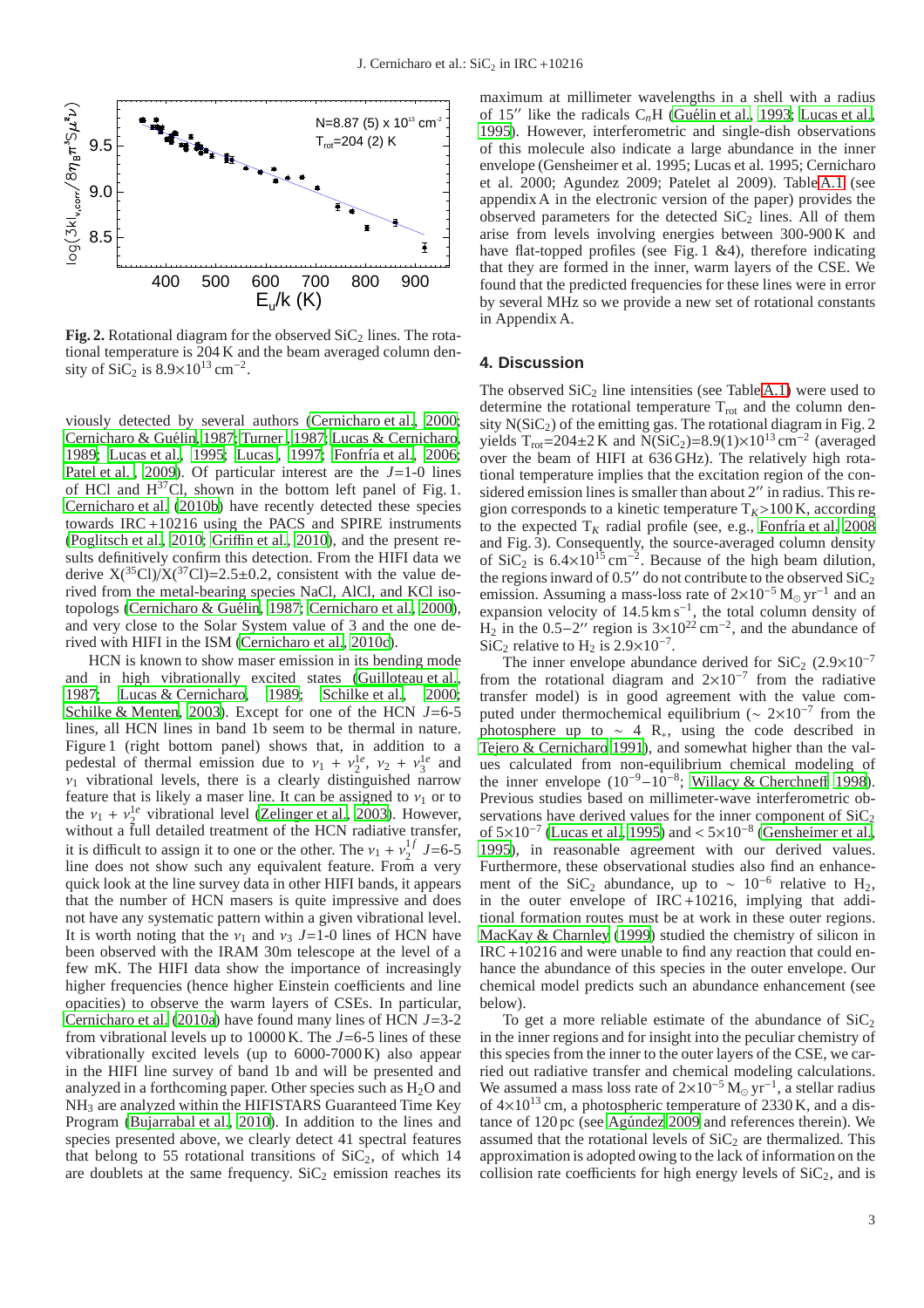

**Fig. 3.** Abundance of  $\text{SiC}_2$ , X, derived from the chemical model described in the text (red line) and in thermodynamical equilibrium (green line). The blue line shows the kinetic temperature,  $T_K$ , of the gas. The axis shows the distance to the star in cm (bottom) and the angular distance (top) as seen from the Earth  $(d=120pc)$ .

justified by the fact that the lines observed with HIFI are formed in the warm and dense inner regions of the CSE. Furthermore, IR pumping of the lines was not included in our model. We find that adopting an SiC<sub>2</sub> abundance of  $2\times10^{-7}$  relative to H<sub>2</sub> in the inner envelope reproduces the  $SiC_2$  line profiles and intensities observed with HIFI reasonably well (see Fig. 4). The largest deviation between modeled and observed line profiles is 30% for the weakest lines. In good agreement with the abundance derived from the rotational diagram, we adopted an initial  $SiC_2$ abundance of  $2\times10^{-7}$  at a radius of  $10^{15}$  cm, and followed the chemical composition of the gas as it expands out to the outer layers of the envelope (see Fig. 3). We find that the  $SiC_2$  abundance is slightly enhanced in the outer envelope up to a value of 5×10−<sup>7</sup> (Fig. 3). Provided that the rapid reaction at low temperatures between Si and  $C_2H_2$  yields  $\vec{SiC}_2$  [\(Canosa et al.](#page-5-34), [2001\)](#page-5-34), this reaction is the main source of this enhancement, along with the reaction between Si and  $C<sub>2</sub>H$ , which is assumed to occur at a rate of  $10^{-10}$  cm<sup>3</sup> s<sup>-1</sup>. The uncertainties on the reaction rates of the former reaction are, however, still large. The reaction of Si<sup>+</sup> and  $C<sub>2</sub>H$  also provides a formation route to  $SiC<sub>2</sub>$  through a sequence of ion-neutral reactions. The chemical model indicates that  $\text{SiC}_2$ is finally photodissociated to form SiC, which is not detected in our HIFI spectral survey, although it has been observed before in the outer envelope layers [\(Cernicharo et al., 1989\)](#page-5-35).

The present work confirms that  $SiC_2$ , together with SiS and SiO, is one of the major silicon carriers in the inner envelope of  $IRC + 10216$ . SiC<sub>2</sub> is likely formed under thermochemical equilibrium conditions near the photosphere and it may also play an important role in silicon carbide dust formation in the ejecta. The full HIFI line survey of IRC+10216 will be presented in a series of forthcoming papers.

*Acknowledgements.* HIFI has been designed and built by a consortium of institutes and university departments from across Europe, Canada, and the United States (NASA) under the leadership of SRON, Netherlands Institute for Space Research, Groningen, The Netherlands, and with major contributions from Germany, France and the US. Consortium members are Canada: CSA, U. Waterloo; France: CESR, LAB, LERMA, IRAM; Germany: KOSMA, MPIfR, MPS; Ireland: NUI Maynooth; Italy: ASI, IFSI-INAF, Osservatorio Astrofisico di Arcetri-INAF; Netherlands: SRON, TUD; Poland: CAMK, CBK; Spain: Observatorio Astronómico Nacional (IGN), Centro de Astrobiologia (INTA-CSIC); Sweden: Chalmers University of Technology - MC2, RSS & GARD, Onsala Space Observatory, Swedish National Space Board, Stockholm University - Stockholm Observatory; Switzerland: ETH Zurich, FHNW; USA: CalTech, JPL, NHSC. MG and EF acknowledge the support from the Centre



**Fig. 4.** Comparison between the line profiles of three rotational transitions of  $SiC_2$  as observed with HIFI (black histograms) and as calculated with the radiative transfer model (red lines) using the abundance profile shown in red in Fig. 3.

National de Recherche Spatiale (CNES). JC, MA, JRG, JRP, CSC, and FD thank the Spanish MICINN for funding support under grants AYA2006-14876, AYA2009-07304, and CSD2009-00038. LD and EDB acknowledge financial support from the Fund for Scientific Research - Flanders (FWO). H.S.P.M. is grateful for support by the Bundesministerium für Bildung und Forschung (BMBF) administered through the Deutsches Zentrum für Luft- und Raumfahrt (DLR), whose support was aimed in particular at maintaining the CDMS.

#### **References**

- <span id="page-5-9"></span>Agúndez, M., & Cernicharo, J., 2006, ApJ, 650, 374
- <span id="page-5-11"></span>Agúndez, M. 2009, PhD Thesis, Universidad Autónoma de Madrid
- <span id="page-5-30"></span>Bujarrabal, V., et al., 2010, this volume
- <span id="page-5-34"></span>Canosa, A., Le Picard, S. D., Gougeon, S., et al. 2001, J. Chem. Phys., 115, 6495
- <span id="page-5-36"></span>Cernicharo, Kahane, C., J., Guélin, M., et al., 1986, A&A, 167, L9
- <span id="page-5-15"></span>Cernicharo, J., & Guélin, M. 1987, A&A, 183, L10
- <span id="page-5-35"></span>Cernicharo, J., Gottlieb, C.A., Guélin, M., et al., 1989, ApJ, 341, L25
- <span id="page-5-37"></span>Cernicharo, J., Guélin, M., Kahane, C., et al., 1991, A&A, 246, 213
- <span id="page-5-4"></span>Cernicharo, J., Barlow, M., Gonz´alez, E., et al., 1996a, A&AS, 315, L201
- <span id="page-5-14"></span>Cernicharo, J., & Guélin, 1996b, A&A, 309, l27
- <span id="page-5-0"></span>Cernicharo, J., 2004, ApJ, 608, L41
- <span id="page-5-7"></span>Cernicharo, J., Guélin, M., & Kahane, C. 2000, A&AS, 142, 181
- <span id="page-5-17"></span>Cernicharo, J., Guélin, M., Agúndez, M. et al., 2008, ApJ, 688, L83
- <span id="page-5-19"></span>Cernicharo, J., Agúndez, M., Kahane, C., et al., C. 2010a, ApJ, in press
- <span id="page-5-25"></span>Cernicharo, J., et al., 2010b, A&A, 518, L136
- <span id="page-5-28"></span>Cernicharo, J., et al., 2010c, A&A, 518, L115
- <span id="page-5-5"></span>Decin et al., 2010, A&A, 518, L143
- <span id="page-5-18"></span>de Graauw T. et al. 2010, 518, L6
- <span id="page-5-24"></span>Fonfría, J.P., Agúndez, M., Tercero, B., et al., ApJ, 646, L27
- Fonfría, J.P., Cernicharo, J., Richter, M.J., Lacy, J.H., 2008, ApJ, 673, 445
- <span id="page-5-32"></span><span id="page-5-3"></span>Gensheimer, P.D., Likkel, L., Snyder, L.E., 1995, ApJ, 439, 445
- <span id="page-5-38"></span>Gottlieb, C. A., Vrtilek, J. M., & Thaddeus, P. 1989, ApJ, 343, L29
- <span id="page-5-27"></span>Griffin et al. 2010, A&A, 518, L3
- <span id="page-5-31"></span>Guélin, M., Lucas, R., Cernicharo, J., 1993, A&A, 280, L19
- <span id="page-5-29"></span>Guilloteau, S., Omont, A., Lucas, R., 1987, A&A, 170, L24
- <span id="page-5-10"></span>He, J.H. et al., 2008, ApJS, 177, 275
- <span id="page-5-1"></span>Herpin, F. & Cernicharo, J., 2001, ApJ, 530, L129
- Herpin, F., Goicoechea, J.R., Pardo, J.R., Cernicharo, J., 2002, ApJ, 577, 961
- <span id="page-5-8"></span><span id="page-5-2"></span>Kemper, F., Stark, R., Justtanont, K., de Koter, A., Tielens, A. G. G. M., Waters,
- L. B. F. M., Cami, J., & Dijkstra, C. 2003, A&A, 407, 609
- Lucas, R. & Cernicharo, J., 1989, A&A, 218, L20
- <span id="page-5-22"></span><span id="page-5-21"></span>Lucas, R., Guélin, M., Kahane, C., et al., 1995, Ap&SS, 224, 293
- <span id="page-5-23"></span>Lucas, R., 1997, Ap&SS, 251, 247
- MacKay, D.D.S., Charnley, S.B., 1999, MNRAS, 302, 793
- <span id="page-5-33"></span><span id="page-5-16"></span>
- <span id="page-5-39"></span>McCarthy, M.C., Gottlieb, C.A., Gupta, H., Thaddeus, P., 2006, ApJ, 652, L141 Müller, H. S. P., Thorwirth, S., Roth, D. A., & Winnewisser, G. 2001, A&A, 370, L<sub>49</sub>
- <span id="page-5-40"></span>Müller, H. S. P., Schlöder, F., Stutzki, J., & Winnewisser, G. 2005, J. Mol. Struct, 742, 215
- <span id="page-5-12"></span>Pardo, J.R. & Cernicharo, J., ApJ, 654, 978
- <span id="page-5-6"></span>Patel, N.A., Young, K.H., Brüunken, S., et al., 2009, ApJ, 692, 1205
- Patel, N.A., Young, K.H., Brüunken, S., et al., 2009b, ApJ, 691, L55
- <span id="page-5-41"></span>Pickett, H. M., Poynter, R. L., Cohen, E. A., et al. 1998, J. Quant. Spectrosc. Radiat. Transfer, 60, 883
- <span id="page-5-13"></span>Pilbratt et al., 2010, A&A, 518, L1
- Poglitsch et al., 2010, A&A, 518, L2
- <span id="page-5-26"></span>
- <span id="page-5-20"></span>Roelfsema, P.R., et al., A&A, 2010, this volume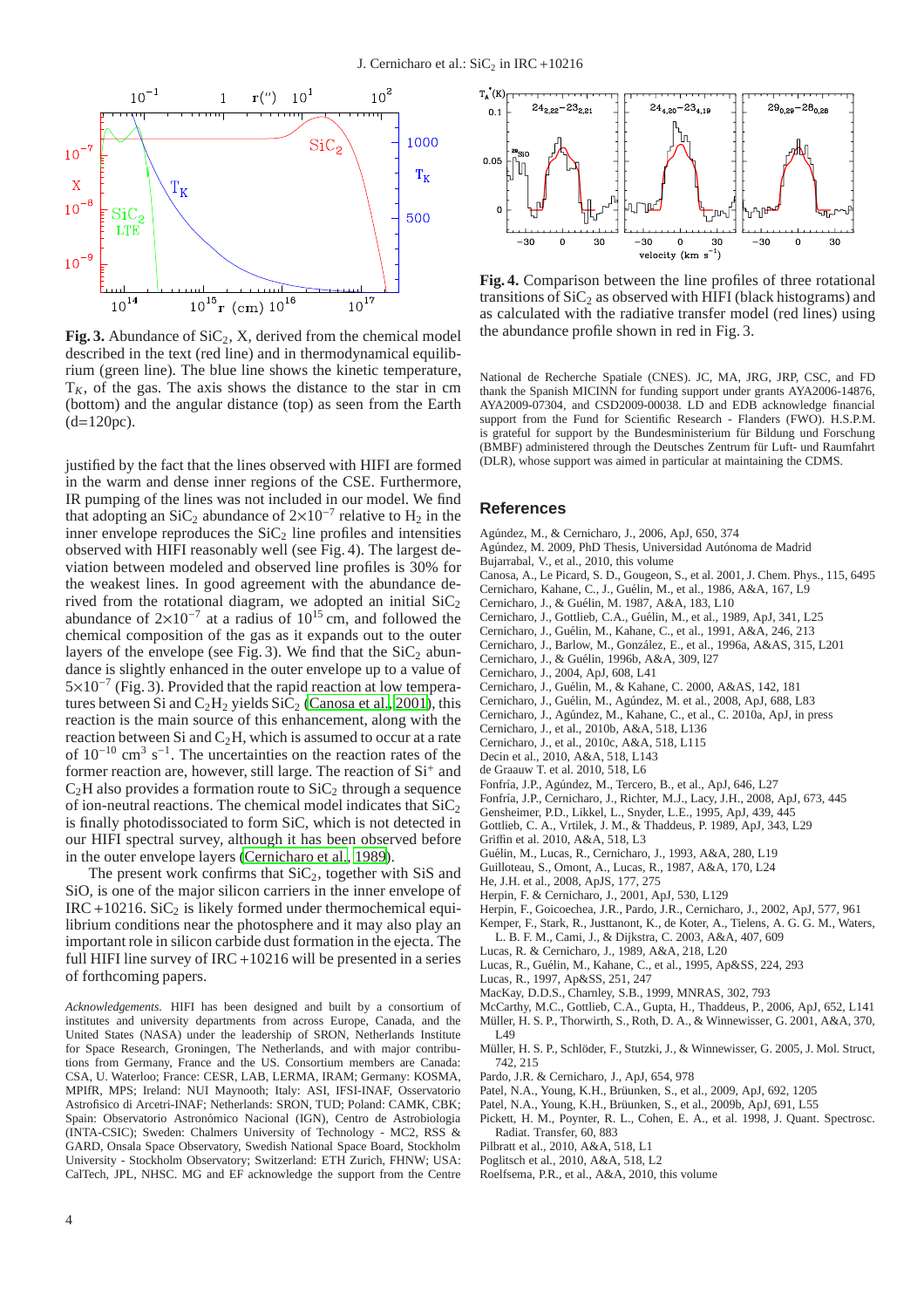- <span id="page-6-2"></span>Schilke, P., Mehringer, D.M., Menten, K.M., 2000, ApJ, 528, L37
- <span id="page-6-3"></span>Schilke, P., Menten, K.M., 2003, ApJ, 583, 446
- <span id="page-6-7"></span>Suenram, R. D., Lovas, F. J., & Matsumura, K. 1989, ApJ, 342, L103
- <span id="page-6-0"></span>Thaddeus, P., Cummins, S.E., Linke, R.A., 1984, ApJ, 283, L45
- <span id="page-6-5"></span>Tejero, J. & Cernicharo, J. 1991, Instituto Geográfico Nacional, Madrid
- <span id="page-6-1"></span>Turner, B.E., 1987, A.&a., 183, L23
- <span id="page-6-6"></span>Willacy K., Cherchneff, I., 1998, A&A, 330, 676
- <span id="page-6-4"></span>Zelinger, Z., Amano, T., Ahrens, V., et al. 2003, J. Mol. Spectrosc., 220, 223
- <sup>1</sup> Departamento de Astrofísica, Centro de Astrobiología, CSIC-INTA, Ctra. de Torrejón a Ajalvir km 4, Torrejón de Ardoz, 28850 Madrid, Spain
- e-mail: jcernicharo@cab.inta-csic.es
- <sup>2</sup> Astronomical Institute Anton Pannekoek, University of Amsterdam, Science Park XH, Amsterdam, The Netherlands
- 3 Instituut voor Sterrenkunde, Katholieke Universiteit Leuven, Celestijnenlaan 200D, 3001 Leuven, Belgium
- <sup>4</sup> LERMA and UMR 8112 du CNRS, Observatoire de Paris, 61 Av. de l'Observatoire, 75014 Paris, France
- <sup>5</sup> Leiden observatory, Leiden University, PO Box 9513, NL-2300 RA Leiden, The Netherlands
- <sup>6</sup> LUTH, Observatoire de Paris-Meudon, 5 Place Jules Janssen, 92190 Meudon, France
- 7 I. Physikalisches Institut, University of Cologne, Germany
- Dept of Physics & Astronomy, University College London, Gower St, London WC1E 6BT, UK
- $\alpha$ Institute of Astronomy, ETH Zurich, 8093 Zurich, Switzerland
- <sup>10</sup> INAF Istituto di Fisica dello Spazio Interplanetario, Area di Ricerca di Tor Vergata, via Fosso del Cavaliere 100, I-00133 Roma, Italy
- <sup>11</sup> Department of Physics and Astronomy, University of Waterloo, Waterloo, ON Canada N2L 3G1
- <sup>12</sup> Jet Propulsion Laboratory, 4800 Oak Grove Drive, MC 168-314, Pasadena, CA 91109 U.S.A.
- <sup>13</sup> European Space Astronomy Centre, ESA, P.O. Box 78, E-28691 Villanueva de la Ca˜nada, Madrid, Spain
- <sup>14</sup> Astronomical Institute, Utrecht University, Princetonplein 5, 3584 CC, Utrecht, The Netherlands
- <sup>15</sup> Department of Radio and Space Science, Chalmers University of Technology, Onsala Space Observatory, 439 92 Onsala, Sweden
- <sup>16</sup> University of Massachusetts, Astronomy Dept., 710 N. Pleasant St., LGRT-619E, Amherst, MA 01003-9305 U.S.A.
- <sup>17</sup> SRON Netherlands Institute for Space Research, Landleven 12, 9747 AD Groningen, The Netherlands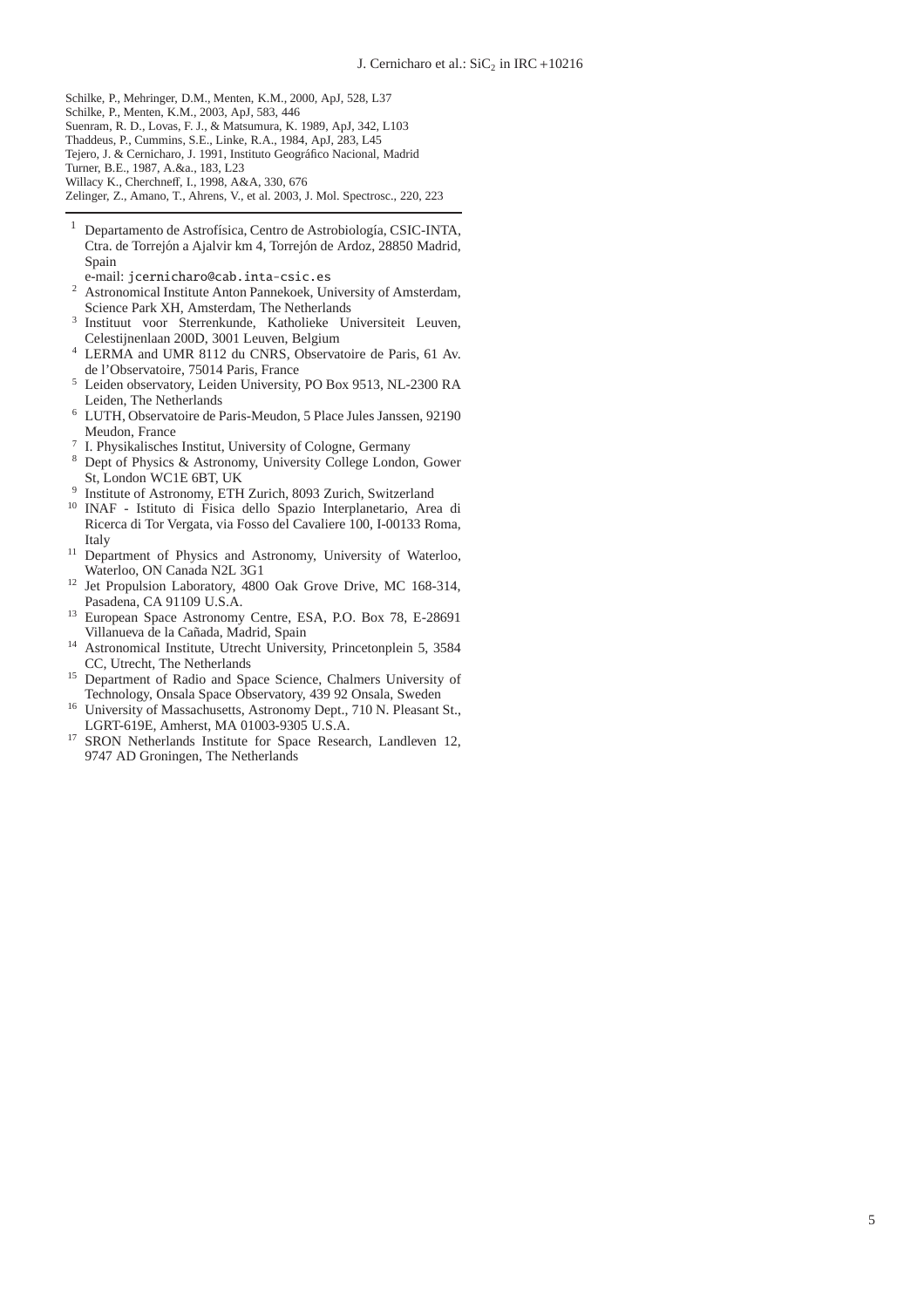#### **Appendix A: SiC**<sup>2</sup> **Spectroscopy**

Silacyclopropynylidene,  $SiC<sub>2</sub>$ , is a triangular molecule with a dipole moment of 2.393 (6) D [\(Suenram et al., 1989\)](#page-6-7) along the *a*-axis. *R*-branch transitions with  $\Delta K_a = 0$  are the strongest ones. The molecule is fairly asymmetric,  $\kappa = (2B - A - C)/(A - C) =$  $-0.7117$ ; therefore, *Q*-branch transitions with  $\Delta K_a = 0$  and transitions with  $\Delta K_a = \pm 2$  also have considerable intensities. Measurements of such transitions, even at low frequencies, may improve predictions of ∆*K<sup>a</sup>* = 0 *R*-branch transitions at higher frequencies. SiC<sub>2</sub> has a low-lying asymmetric bending mode  $v_3$ , this may lead to non-negligible changes in the dipole moment with  $K_a$ . Only transitions with even  $K_a$  are allowed because of the spin statistics associated with the two equivalent C nuclei. The rotational spectrum of the main isotopic species of  $SiC<sub>2</sub>$  has been studied to some extent. [Thaddeus et al. \(1984](#page-6-0)) reported the first detection of this species towards IRC +10216 based on laboratory measurements of several rotational lines. [Cernicharo et al.](#page-5-36) [\(1986\)](#page-5-36) reported the detection of <sup>29</sup>SiC<sub>2</sub> and <sup>30</sup>SiC<sub>2</sub> based on astronomical observations. [Suenram et al.](#page-6-7) [\(1989\)](#page-6-7) recorded the  $J = 1-0$  transitions of the three silicon isotopologs of SiC<sub>2</sub>. The detection of  $Si^{13}CC$  in space was reported by [Cernicharo et al.](#page-5-37) [\(1991\)](#page-5-37) based on astronomical and laboratory observations. In the same paper they reported tens of  $\text{SiC}_2$ ,  $\frac{29}{3}$  $\text{SiC}_2$ ,  $\frac{30}{3}$  $\text{SiC}_2$ , and  $Si<sup>13</sup>CC$  lines detected in IRC +10216 with frequency accuracies ranging between 0.2 and 1.0 MHz. At about the same time, [Gottlieb et al. \(1989\)](#page-5-38) reported 34 transitions recorded between 90 and 370 GHz. Even though the number of parameters (15) was large, the data were only reproduced to within four times the quoted uncertainties. [He et al. \(2008\)](#page-5-10) found that the data could be reproduced almost within the reported uncertainties if, instead of Watson's *A*-, the *S* -reduction was used with two more parameters plus an additional one that was estimated. To obtain a balanced fit, the uncertainties from [Gottlieb et al.](#page-5-38) [\(1989\)](#page-5-38) were multiplied by 1.5. The resulting fit was the basis of the CDMS<sup>[2](#page-7-0)</sup> catalog entry (Müller et al., 2001, [2005\)](#page-5-40).

The issue of the uncertainties reported for the laboratory lines of Gottlieb et al. and their choice of parameters to fit the data has already been discussed in the He et al. (2008) paper. There it is pointed out that, despite a large number of spectroscopic parameters used in the fit, the experimental data was only reproduced within four times the reported uncertainties. He et al. were able to reproduce the data much better by switching from the A reduction (which was providing negative energies for J>25 using the Gottlieb et al. parameters) to the S reduction and by increasing the number of parameters somewhat. However, they were only able to reproduce the laboratory data within 1.5 times the experimental uncertainties. This finding suggests that the experimental error estimates may have been too optimistic, at least as long as no model is available to reproduce the experimental data better than the model of He et al. Moreover, the increase in experimental uncertainties by 50% may well be too little because a rather large set of spectroscopic parameters was needed to fit a rather small set of experimental lines of this admittedly non rigid molecule. As discussed below, we found in the present investigation that the modified uncertainties by He et al. are appropiate for our present, more larger data set. The strong transitions are predicted quite well up to about 500 GHz, but the quality of the prediction deteriorates rapidly at higher frequencies, as it turned out, in particular for lower values of  $K_a$ . Therefore, the SiC<sub>2</sub> transition frequencies from the present HIFI observations were subjected to a combined fit with the laboratory data. Table [A.2](#page-8-1) compares the present parameters with those from [He et al. \(2008\)](#page-5-10). All parameters were improved, especially the ones that depend particularly on *J*. Even though the parameter  $L<sub>I</sub>$  was newly introduced, the uncertainty of  $H<sub>I</sub>$  also decreased. In most cases, the parameter values differ only slightly from the previous ones, validating the previous model. Some changes outside the uncertainties are likely caused by including  $L_I$  in the fit. [He et al. \(2008\)](#page-5-10) have already found that only slight modifications of the parameter values are required to fit isotopic data from their, and previous astronomical [\(Cernicharo et al.](#page-5-37), [1991](#page-5-37)) and laboratory data [\(Suenram et al.](#page-6-7), [1989\)](#page-6-7). The  $SiC_2$  lines detected in the HIFI 1b survey, their uncertainties, and residuals are listed in Table [A.1.](#page-8-0)

<span id="page-7-0"></span><sup>&</sup>lt;sup>2</sup> We made use of the CDMS (Müller et al., 2001, [2005](#page-5-40), http://[www.cdms.de\)](http://www.cdms.de) and JPL [\(Pickett et al., 1998](#page-5-41), http://[spec.jpl.nasa.gov\)](http://spec.jpl.nasa.gov) molecular data bases in this work.